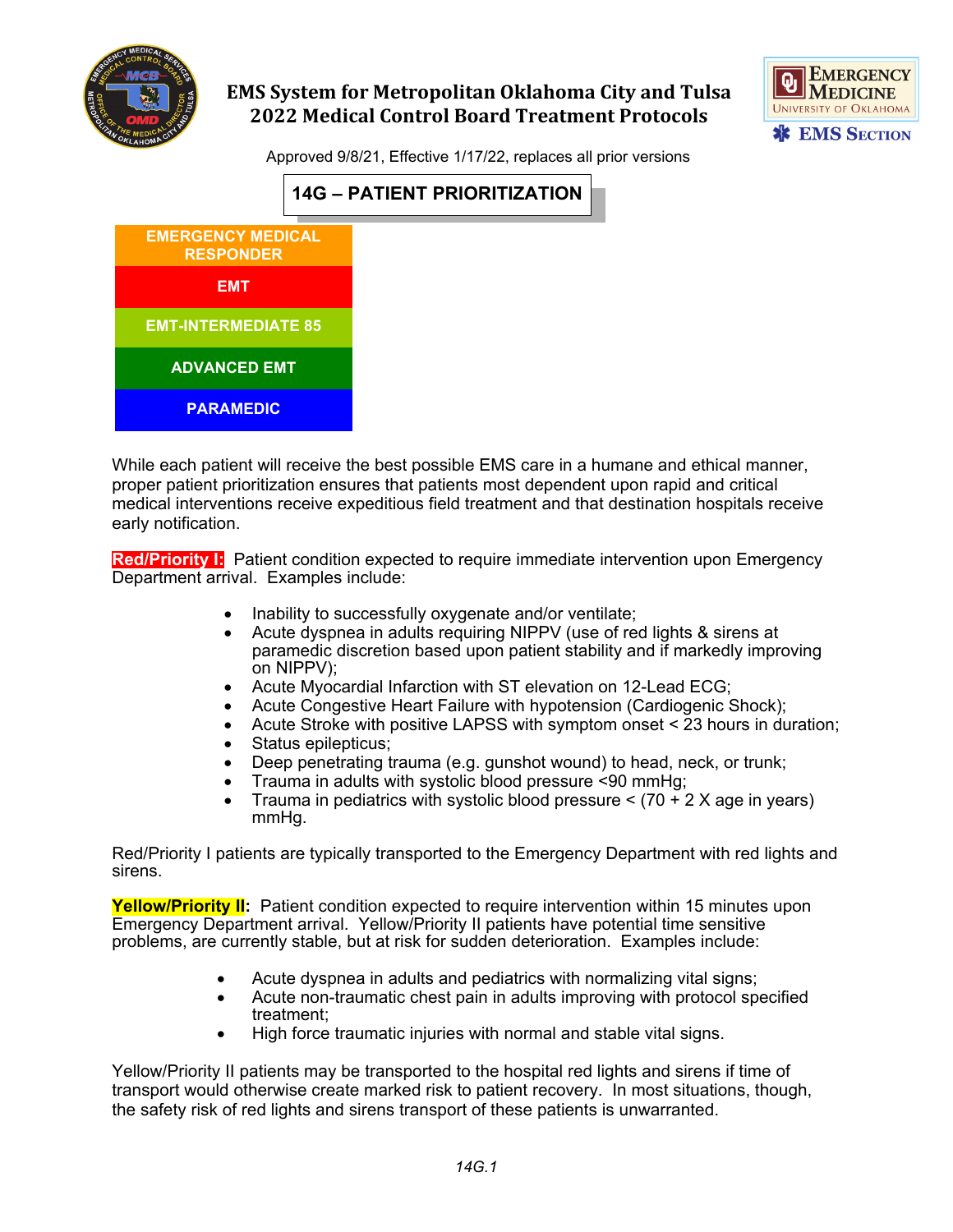



Approved 9/8/21, Effective 1/17/22, replaces all prior versions **PROTOCOL 14G: Patient Prioritization, cont.**

**Green/Priority III:** Patient condition expected to require routine timeliness of intervention upon Emergency Department arrival. Green/Priority III patients do not appear to require further emergent medical intervention and do not appear to have life/organ threatening conditions. Examples include:

- Asthma exacerbation dyspnea resolved with bronchodilator nebulization;
- Nausea/non-bloody vomiting with normal and stable vital signs;
- Isolated orthopedic injury with intact neurovascular function.

Green/Priority III patients should be transported to the hospital without red lights and without sirens. The safety risk of red lights and sirens transport of these patients is unwarranted.

**Black or Blue:** Obvious death or illness/injury severity incompatible with successful resuscitation given concurrent system demands (such as in multiple casualty responses).

Adult trauma patients are determined to be **Red/Priority I** by either vital signs and level of consciousness (systolic BP < 90 mmHg, sustained tachycardia, respiratory rate <10 or >29 breaths per minute,  $GCS \leq 13$ , cool, diaphoretic skin) or any of the following anatomical injury:

- Penetrating injury of head, neck, torso, extremities proximal to elbow or knee;
- Amputation proximal to the wrist or ankle;
- Paralysis or suspected spinal fracture with neurological deficit;
- Flail chest;
- Two or more suspected proximal long bone fractures;
- Open or suspected depressed skull fracture;
- Unstable pelvis or suspected pelvic fracture;
- Tender and/or distended abdomen;
- Burns associated with other Priority I Trauma;
- Crushed, degloved, or mangled extremity, proximal to the wrist or ankle;
- Pulseless extremity.

Adult trauma patients are determined to be **Yellow/Priority II** from events with risk of severe injury despite normal and stable vital signs without change in usual mentation or usual neurologic function, or respiratory distress. Adult trauma patients may also be determined to be Yellow/Priority II if exhibiting a single system injury as noted:

- High risk auto crash (intrusion > 12 inches in occupant site; intrusion > 18 inches in any site; ejection (partial or complete) from automobile; death in same passenger compartment);
- Auto v. pedestrian/bicyclist thrown, run over, or with significant ( $>20$  mph) impact;
- Motorcycle crash > 20 mph;
- Falls  $>$  20 feet in height (one building story is 10 feet in height);
- Significant force alleged assault;
- Isolated closed head trauma with resolved altered mental status (Neuro System);
- Positive seatbelt sign or handlebar mark;
- Fractures/dislocation; lacerations/avulsions with extensive tissue damage;
- High voltage electrical injury;
- Pregnancy > 20 weeks.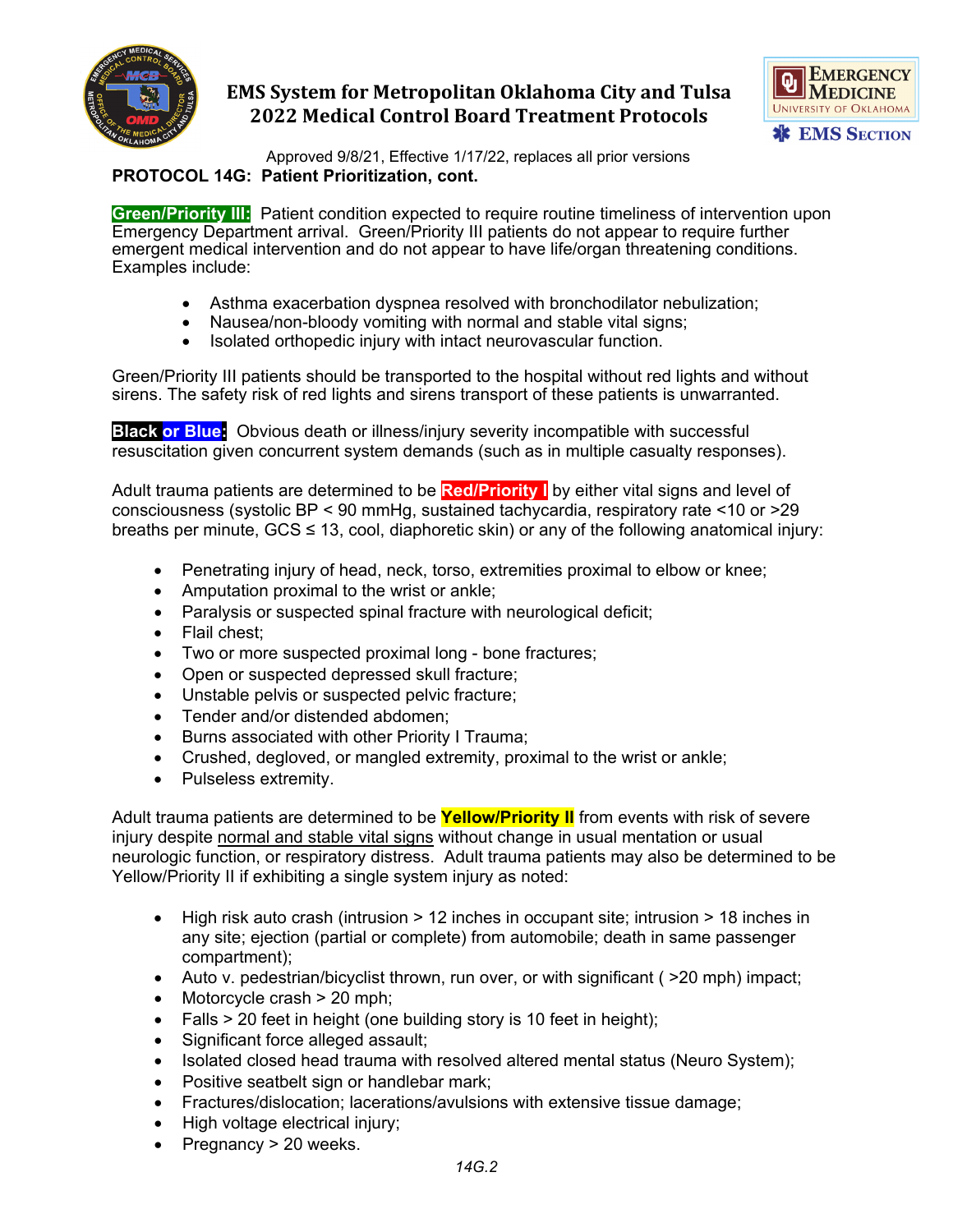



Approved 9/8/21, Effective 1/17/22, replaces all prior versions

## **PROTOCOL 14G: Patient Prioritization, cont.**

## **Adult Priority II Determining Criteria, cont.**

Adult trauma patients are determined to be **Yellow/Priority II** from events with risk of severe injury despite normal and stable vital signs without change in usual mentation or usual neurologic function, or respiratory distress. Adult trauma patients may also be determined to be Yellow/Priority II if exhibiting a single system injury as noted:

- Facial lacerations; fractured facial bones; avulsed teeth (Maxillofacial/Dental);
- Select & isolated hand injuries ("isolated" defined by the level of suspected injury involvement being no further proximal than the elbow).
	- $\circ$  Only certain hand injuries require rapid treatment to avoid unfavorable outcomes. These "select" Priority II injuries include:
		-
		- Vascular injuries that involve significant arterial hemorrhage;
		- Nerve injuries that cause loss of motor function;
		- **Amputations;**
		- **High-pressure injection injuries;**
		- **Flexor tendon injuries of hand.**

Adult trauma patients may be determined to be **Discretionary Red/Priority I or Yellow/Priority II** if clinical suspicion of significant injury and heightened by any single or particularly a combination of the following patient attributes:

- Age  $> 55$ ;
- Anticoagulation, bleeding disorders and/or significant comorbidities;
- Time sensitive extremity injury.

Discretionary Red/Priority I or Yellow/Priority II adult trauma patient radio and care reports should clearly indicate to the receiving Trauma Center personnel the rationale for the Discretionary Red/Priority I or Yellow/Priority II assignment.

Level III Trauma Centers are intended to receive adult patients at risk for severe injury with normal, stable vital signs or patients with no significant anatomical injuries.

Adult trauma patients are determined to be **Green/Priority III** from events with normal and stable vital signs, without change in usual mentation or usual neurologic function, and without new or significant organ system dysfunction. Green/Priority III adult trauma may include:

- Single proximal or distal long bone fractures without dislocation;
- Minor puncture wounds/lacerations/abrasions;
- Isolated neck pain without new neurological deficit;
- Isolated extremity pain;
- Isolated abdominal pain.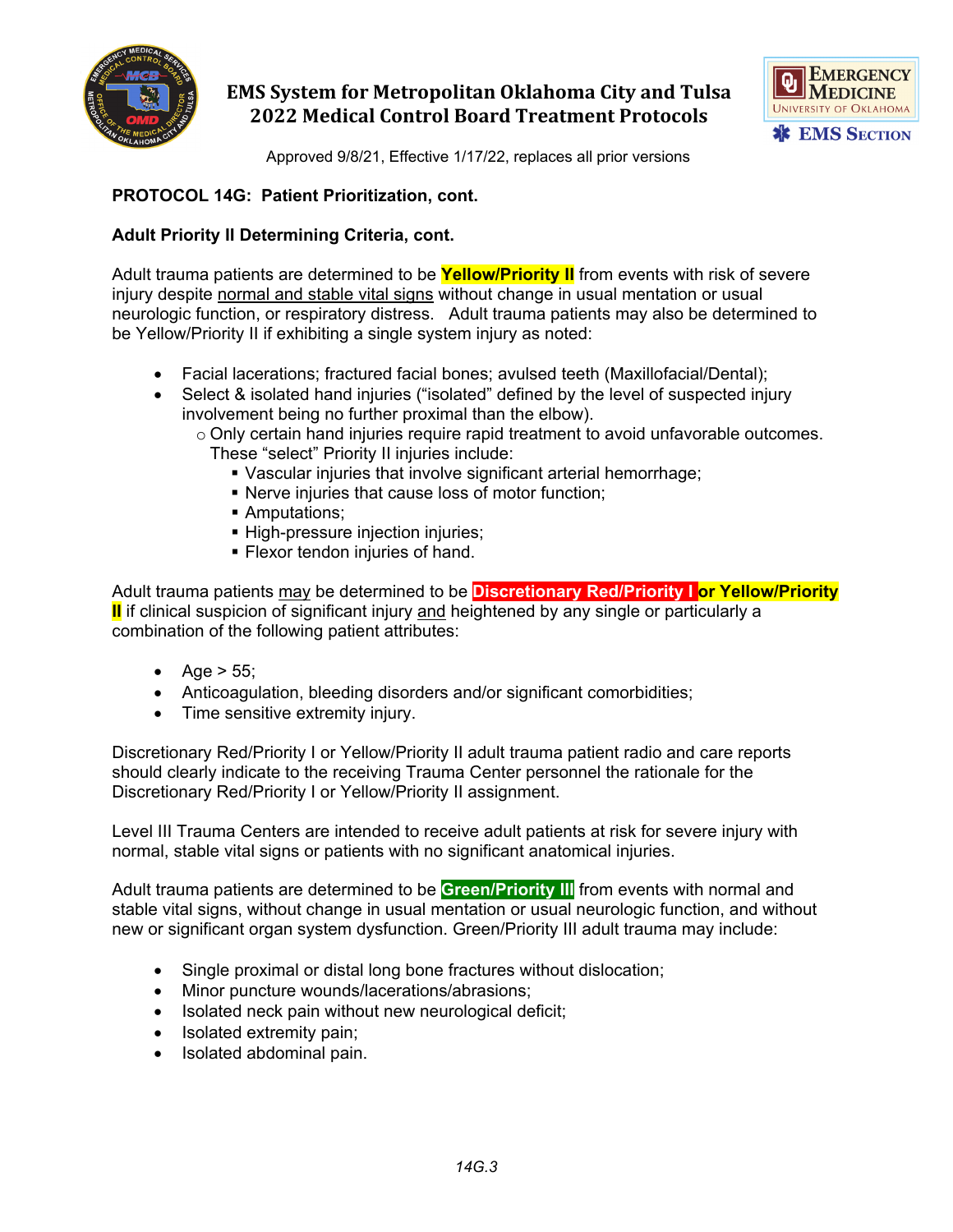



Approved 9/8/21, Effective 1/17/22, replaces all prior versions **PROTOCOL 14G: Patient Prioritization, cont.**

Level IV Trauma Centers may receive adult patients without physiologic instability, altered mentation, neurological deficit or significant anatomical injuries and have also not been involved in a significant mechanism of injury incident for expected care at that facility. Patients in other categories (eg. with physiologic instability) should be expected to be transferred to a higher level trauma center after immediate care needs are addressed (eg. invasive airway management).

Pediatric trauma patients are prioritized **Red/Priority I** by either physiological criteria (systolic BP < (70 + 2 x age of patient in years) mmHg, sustained tachycardia >160 bpm, respiratory rate <12 or >40, pulse oximetry<95% without supplemental oxygen, or GCS ≤ 12)

- Penetrating injury of head, neck, torso, extremities proximal to elbow or knee;
- Amputation proximal to the wrist or ankle;
- Paralysis or suspected spinal fracture with neurological deficit;
- Flail chest:
- Unstable pelvis or suspected pelvic fracture;
- Crushed, degloved, or mangled extremity, proximal to the wrist or ankle;
- Pulseless extremity;
- Two or more open fractures.

Pediatric trauma patients are prioritized **Yellow/Priority II** from "high-energy" events with risk of severe injury despite normal and stable vital signs without change in usual mentation or usual neurologic function, or respiratory distress. Pediatric trauma patients may also be determined to be Yellow/Priority II if exhibiting any of the adult trauma priority II single system injury criteria.

Pediatric trauma patients may be determined to be **Discretionary Red/Priority I or** 

**Yellow/Priority II** if clinical suspicion of significant injury warrants and is heightened by any of the following patient attributes:

- GCS of 13-14;
- Extrication time > 20 mins, \*death in same vehicle, speed >40 mph, rollover mechanism, vehicle external intrusion >20" or compartment intrusion >12";
- Fall criteria for pediatric trauma Red/Priority I is >10 feet or 2 3 times the height of the child;
- Two or more suspected proximal long bone fractures;
- Open or suspected depressed skull fracture;
- Tender and/or distended abdomen/positive seatbelt sign or handlebar mark;
- Suspected or known Non-Accidental Trauma in pediatric patients;
- Tenderness to spine with palpation;
- Isolated open fracture (excluding hand);
- Significant laceration or soft tissue injury;
- High voltage electrical injury;
- Anticoagulation and bleeding disorders and/or significant comorbidities.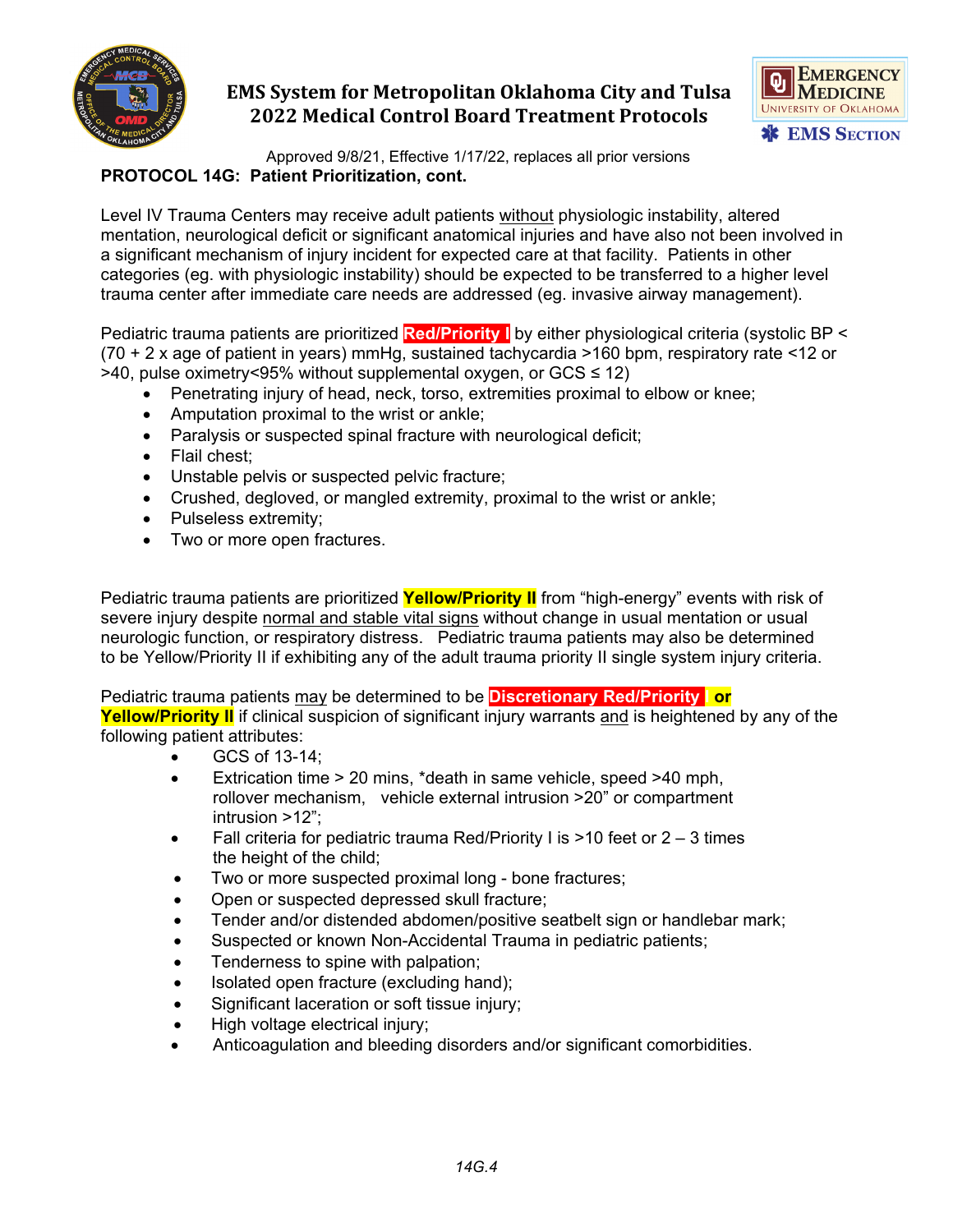



Approved 9/8/21, Effective 1/17/22, replaces all prior versions **PROTOCOL 14G: Patient Prioritization, cont.**

Discretionary Red/Priority I or Yellow/Priority II pediatric trauma patient radio and care reports should clearly indicate to the receiving Trauma Center personnel the rationale for the Discretionary Red/Priority I or Yellow/Priority II assignment.

Pediatric trauma patients are determined to be **Green/Priority III** from events with normal and stable vital signs, without change in usual mentation or usual neurologic function, and without new or significant organ system dysfunction. Green/Priority III pediatric trauma may include any of the adult trauma Green/Priority III injury criteria as previously listed in this protocol.

- Single bone fractures from a same level fall;
- Minor puncture wounds/lacerations/abrasions;
- Isolated extremity pain;
- Abdominal pain without bruising;
- Back pain.

## **SEE ALSO SECTION 19 RESOURCE: OKLAHOMA MODEL TRAUMA TRIAGE ALGORITHM**

Pediatric (Age < 16 years of age) general medical patients are determined **Red/Priority I** to be if the following organ system dysfunction is evidenced by acute symptoms or physical exam signs:

Pulmonary System:

- Respiratory arrest;
- Respiratory distress and inability to maintain  $O_2$  sat > 95% on 100% supplemental  $O_2$ ;
- Stridor with inability to phonate, weak cry, altered mental status, or pallor.

Cardiovascular System:

- Cardiac arrest (or history of pre-arrival CPR) or bradycardia requiring chest compression;
- Multiple shock signs (pallor, cool, slow capillary refill, weak pulse, altered mental status);
- Persistent tachycardia > 200/min or bradycardia< 80/min (without athletic fitness level).

Neurologic System

- Status epilepticus;
- Acute sustained altered mental status without apparent etiology;
- Acute focal neurological deficits.

Metabolic System/Toxicology (Overdose);

- Ingestion of a tricyclic antidepressant;
- Ingestion, inhalation, or contact exposure causing altered mental status, respiratory distress, or shock.